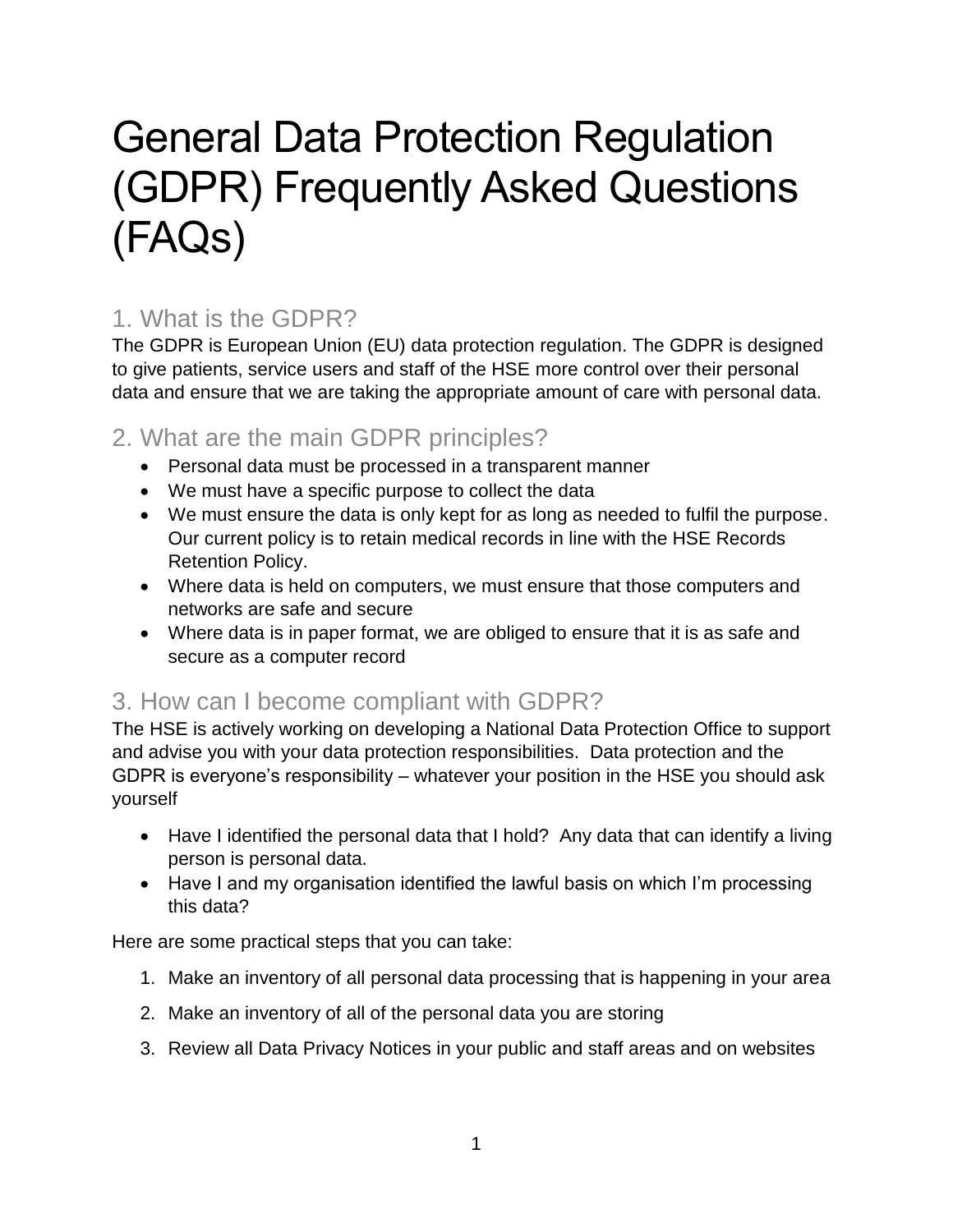- 4. Ensure you communicate to individuals in advance of processing relating to: legal basis for processing, retention period, right of complaint, whether data will be subject to automated decision making
- 5. Review your procedures to ensure compliance
- 6. Review your procedures for dealing with access requests
- 7. Examine your legal basis for processing data and document it. This needs to be clearly stated in plain English on your Privacy Notices
- 8. Examine where you require consent and ensure that there are adequate procedures and processes for this
- 9. Review the processing of personal data of Children
- 10.Review your data breach reporting and ensure your staff are aware of them
- 11.Review your data processing and associated systems to determine whether a DPIA is needed
- 12.Designate a Data Protection Champion in your area to monitor data processing (not necessarily full time)

#### <span id="page-1-0"></span>4. What allows the HSE to process data?

As it relates to patients and service users and in the daily delivery of health and social care, the HSE gathers and processes personal data, and sometimes sensitive personal data. Health data and other sensitive data can be processed for the purposes of preventative or occupational medicine, for the assessment of the working capacity of an employee, for medical diagnosis, for the provision of medical care, treatment or social care, for the management of health or social care systems and services, or pursuant to a contract with a health professional. It is expected that the legislation will be more prescriptive in areas like medical research, where specific consent may be required.

#### <span id="page-1-1"></span>5. What information must be given to individuals whose data has been collected?

All service areas and websites must have a 'data protection & privacy notice' that will be displayed. It will cover:

- Who is collecting the data
- Why the data is being collected
- The categories of personal data concerned
- Who else might receive it
- Whether it will be transferred outside the EU
- Their right to request a copy of the data
- Their right to lodge a complaint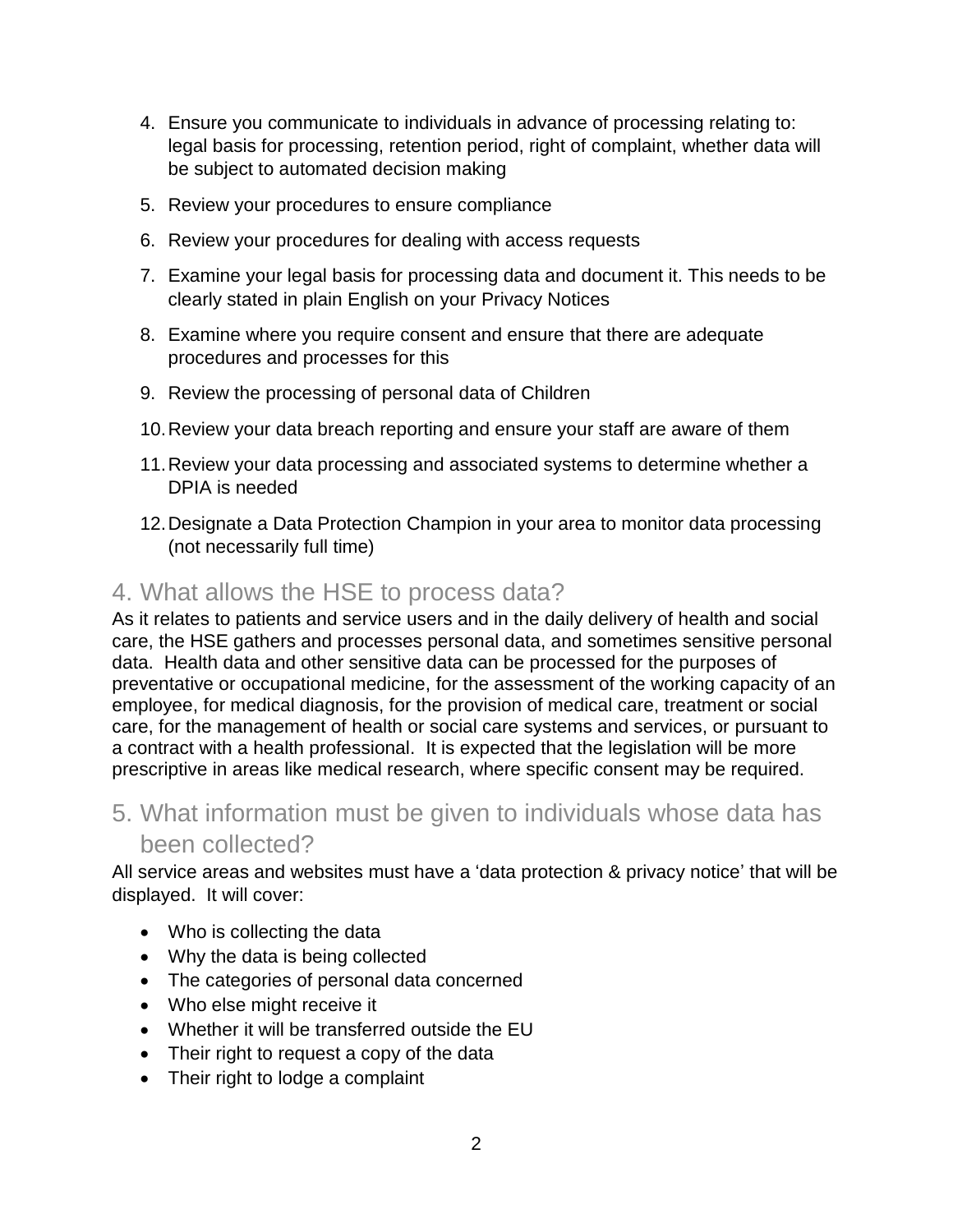#### <span id="page-2-0"></span>6. Where to get data protection advice?

The HSE is developing a National data protection office and will appoint an independent Data Protection Officer. Deputy Data Protection Officers (DPO's) within the Consumer Affairs division can provide advice and will determine if escalation to the National data protection office is appropriate.

| Deputy Data Protection Officer West, (excluding voluntary agencies)<br>Consumer Affairs, Merlin Park University Hospital, Galway.<br>CHO 1 - Cavan, Donegal, Leitrim, Monaghan, Sligo<br>٠<br>Community Healthcare West - Galway, Mayo, Roscommon<br>٠<br>Mid-West Community Healthcare - Clare, Limerick, North Tipperary.<br>$\bullet$<br><b>Saolta Hospital Group</b>                                                                               | Email: ddpo.west@hse.ie<br>Phone: 091-775 373                                                       |
|--------------------------------------------------------------------------------------------------------------------------------------------------------------------------------------------------------------------------------------------------------------------------------------------------------------------------------------------------------------------------------------------------------------------------------------------------------|-----------------------------------------------------------------------------------------------------|
| Deputy Data Protection Officer Dublin North-East (excluding voluntary hospitals and<br>agencies)<br>Consumer Affairs, HSE Dublin North East, Bective St., Kells, Co Meath.<br>Midlands, Louth, Meath Community Health Organisation<br><b>Community Health Organisation Dublin North City &amp; County</b><br>$\bullet$<br>CHO 6 - Dublin South East, Dublin South & Wicklow<br><b>RCSI Hospital Group</b><br>National Children's Hospital<br>$\bullet$ | Email: ddpo.dne@hse.ie<br>Phone:<br>Kells Office: 046-9251265<br>Cavan Office: 049-4377343          |
| Deputy Data Protection Officer Dublin mid-Leinster (excluding voluntary hospitals and<br>agencies)<br>Consumer Affairs, HSE, Third Floor Scott Building, Midland Regional Hospital Campus,<br>Arden Road, Tullamore, Co. Offaly.<br><b>Dublin Midlands Hospital Group</b><br>٠<br><b>Ireland East Hospital Group</b><br><b>Community Healthcare Dublin South, Kildare &amp; West Wicklow</b><br>$\bullet$                                              | Email: ddpo.dml@hse.ie<br>Phone:<br>Tullamore Office: 057-9357876<br>Naas Office: 045-920105        |
| Deputy Data Protection Officer South (excluding voluntary hospitals and agencies)<br>Consumer Affairs, HSE South, Ground Floor East, Model Business Park, Model Farm<br>Road, Cork. Eircode: T12 HT02<br><b>Cork &amp; Kerry Community Healthcare</b><br>$\bullet$<br>CHO 5 - Carlow, Kilkenny, South Tipperary, Waterford & Wexford<br><b>UL Hospital Group</b><br>South South-West Hospital Group                                                    | Email: ddpo.south@hse.ie<br>Phone:<br>Cork Office: 021 - 4928538<br>Kilkenny Office: 056 - 7785598. |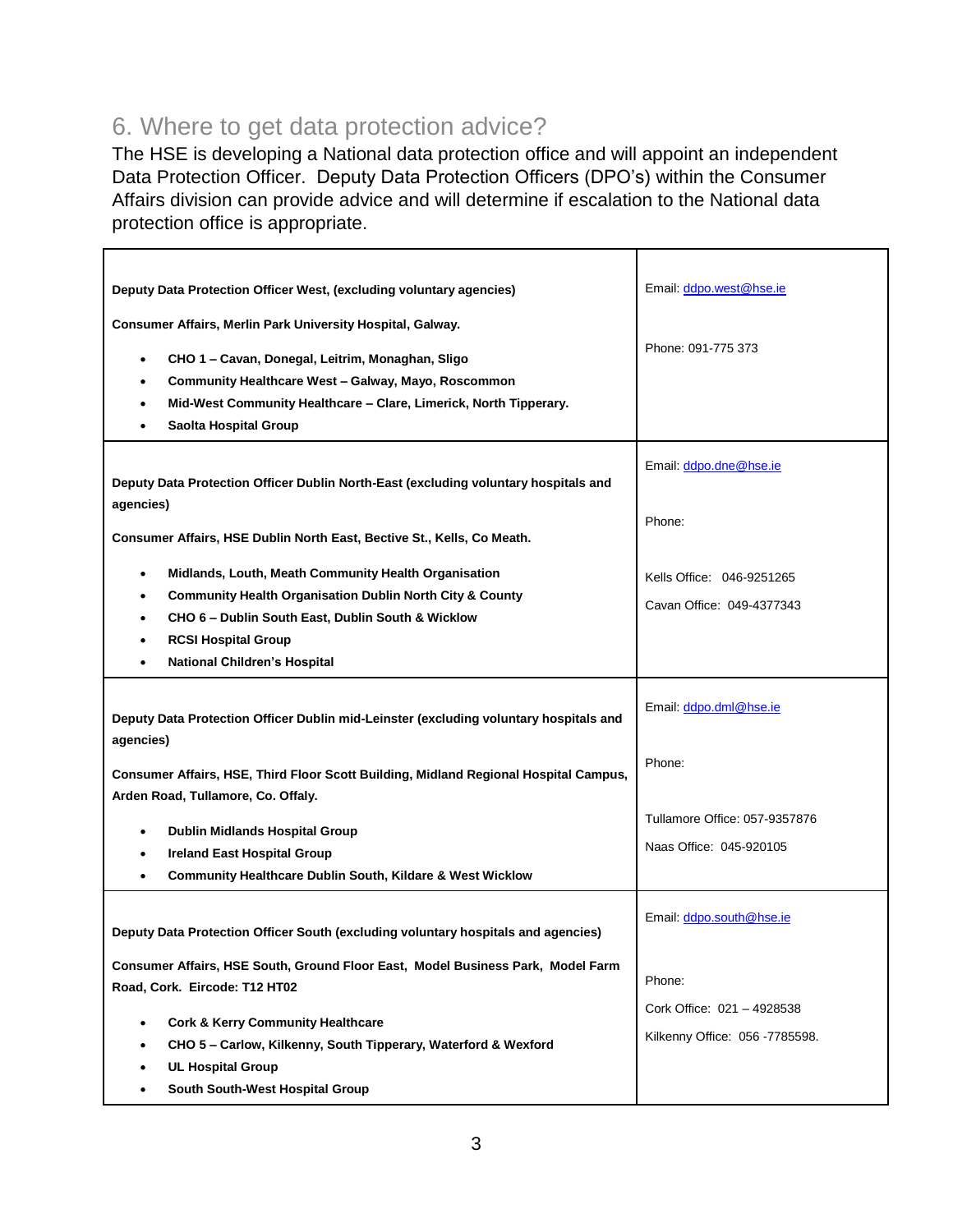## <span id="page-3-0"></span>7. What is a Subject Access Request (SAR)?

A SAR is a request made by an individual for their personal information. If an individual makes a SAR and their personal information is being processed, they are entitled to receive the following information:

- the reasons why their data is being processed;
- the description of the personal data concerning them;
- anyone who has received or will receive their personal data; and
- details of the origin of their data, if it was not collected directly from them.

Please note that the HSE does not hold records for Private or Voluntary hospitals and that requesters should apply directly to those hospitals to obtain their records.

The information must be provided free of charge unless the request is 'manifestly unfounded or excessive'.

#### <span id="page-3-1"></span>8. What is a personal data breach?

A personal data breach is a 'breach of security leading to the accidental or unlawful destruction, loss, alteration, unauthorised disclosure of, or access to, personal data transmitted, stored or otherwise processed'. All data protection incidents and suspected data protection breaches must be documented and must be reported to a deputy DPO immediately. If there is or is likely to be a significant detrimental impact on individuals, the individuals must be notified. All suspected IT Security breaches must be reported to the OoCIO and deputy DPOs as per HSE policy.

| Deputy Data Protection Officer West, (excluding voluntary<br>agencies)<br><b>Consumer Affairs, Merlin Park University Hospital, Galway.</b><br>CHO 1 – Cavan, Donegal, Leitrim, Monaghan, Sligo<br>$\bullet$<br>Community Healthcare West - Galway, Mayo,<br>$\bullet$<br><b>Roscommon</b><br>Mid-West Community Healthcare - Clare, Limerick,<br>$\bullet$<br>North Tipperary.<br>Saolta Hospital Group<br>$\bullet$ | Email: ddpo.west@hse.ie<br>Phone: 091-775 373 |
|-----------------------------------------------------------------------------------------------------------------------------------------------------------------------------------------------------------------------------------------------------------------------------------------------------------------------------------------------------------------------------------------------------------------------|-----------------------------------------------|
| Deputy Data Protection Officer Dublin North-East (excluding                                                                                                                                                                                                                                                                                                                                                           | Email: ddpo.dne@hse.ie                        |
| voluntary hospitals and agencies)                                                                                                                                                                                                                                                                                                                                                                                     | Phone:                                        |
| Consumer Affairs, HSE Dublin North East, Bective St., Kells,                                                                                                                                                                                                                                                                                                                                                          | Kells Office: 046-9251265                     |
| Co Meath.                                                                                                                                                                                                                                                                                                                                                                                                             | Cavan Office: 049-4377343                     |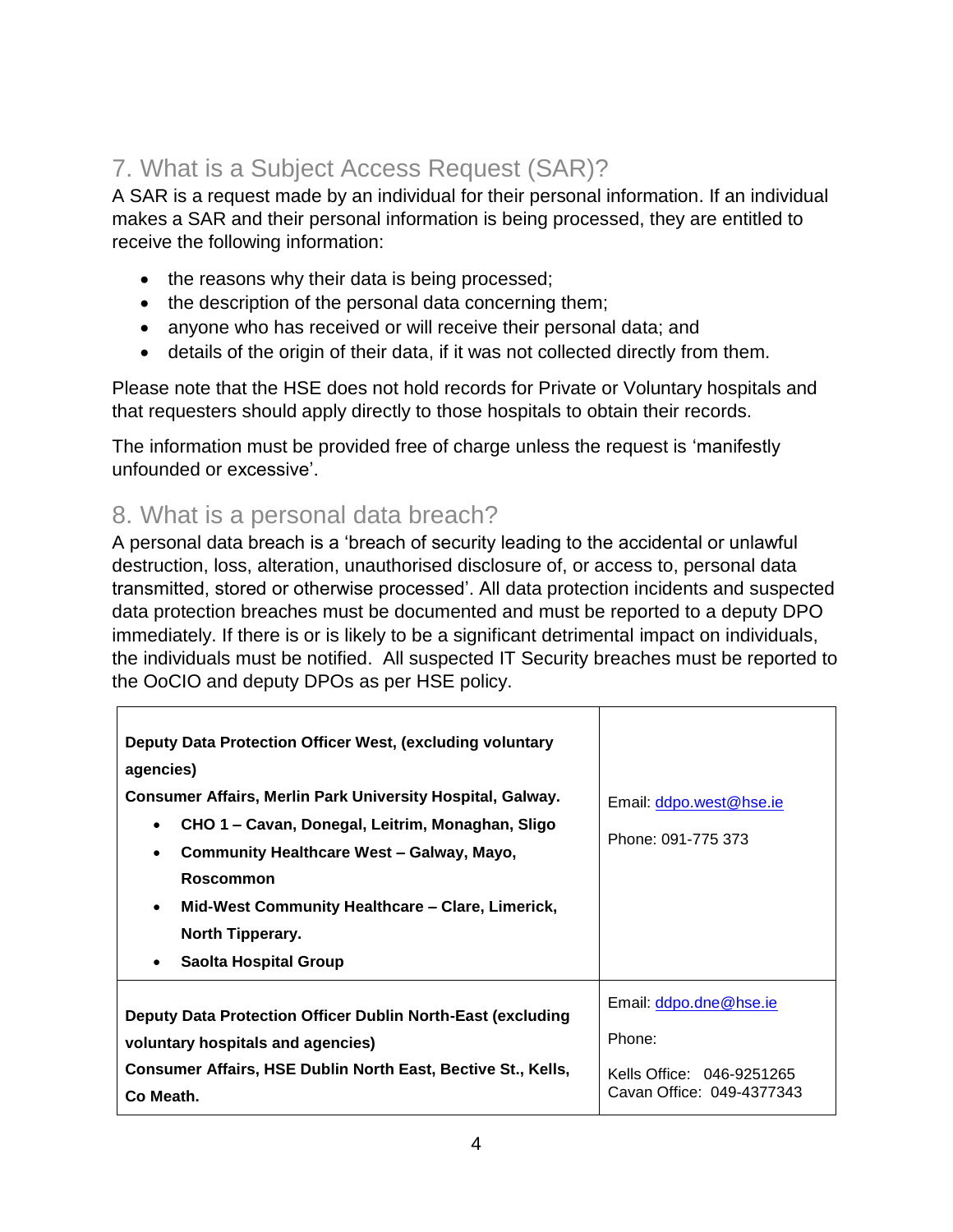| Midlands, Louth, Meath Community Health<br>$\bullet$                      |                                |
|---------------------------------------------------------------------------|--------------------------------|
| Organisation                                                              |                                |
| <b>Community Health Organisation Dublin North City &amp;</b><br>$\bullet$ |                                |
| County                                                                    |                                |
| CHO 6 - Dublin South East, Dublin South & Wicklow<br>٠                    |                                |
| <b>RCSI Hospital Group</b><br>$\bullet$                                   |                                |
| <b>National Children's Hospital</b><br>$\bullet$                          |                                |
|                                                                           |                                |
| Deputy Data Protection Officer Dublin mid-Leinster (excluding             |                                |
| voluntary hospitals and agencies)                                         | Email: ddpo.dml@hse.ie         |
| <b>Consumer Affairs, HSE, Third Floor Scott Building, Midland</b>         | Phone:                         |
| Regional Hospital Campus, Arden Road, Tullamore, Co. Offaly.              |                                |
| <b>Dublin Midlands Hospital Group</b><br>$\bullet$                        | Tullamore Office: 057-9357876  |
| <b>Ireland East Hospital Group</b><br>$\bullet$                           | Naas Office: 045-920105        |
| <b>Community Healthcare Dublin South, Kildare &amp; West</b><br>$\bullet$ |                                |
| <b>Wicklow</b>                                                            |                                |
|                                                                           |                                |
| Deputy Data Protection Officer South (excluding voluntary                 |                                |
| hospitals and agencies)                                                   | Email: ddpo.south@hse.ie       |
| Consumer Affairs, HSE South, Ground Floor East, Model                     |                                |
| Business Park, Model Farm Road, Cork. Eircode: T12 HT02                   | Phone:                         |
| <b>Cork &amp; Kerry Community Healthcare</b><br>$\bullet$                 | Cork Office: 021 - 4928538     |
| CHO 5 - Carlow, Kilkenny, South Tipperary, Waterford<br>$\bullet$         | Kilkenny Office: 056 -7785598. |
| & Wexford                                                                 |                                |
| <b>UL Hospital Group</b><br>$\bullet$                                     |                                |
| South South-West Hospital Group<br>$\bullet$                              |                                |
|                                                                           |                                |
| Office of the Chief Information Officer (OoCIO)                           | Email: chris.meehan@hse.ie     |

#### <span id="page-4-0"></span>9. What is a data controller?

Data controllers are senior managers who decide how the service is delivered and therefore decide how personal data will be processed. A controller could be a person, group of people, or an organisation.

#### <span id="page-4-1"></span>10. What is a data processor?

Data processors are those that processes personal data on behalf of the controller. This does not include an employee of the controller who processes data during the course of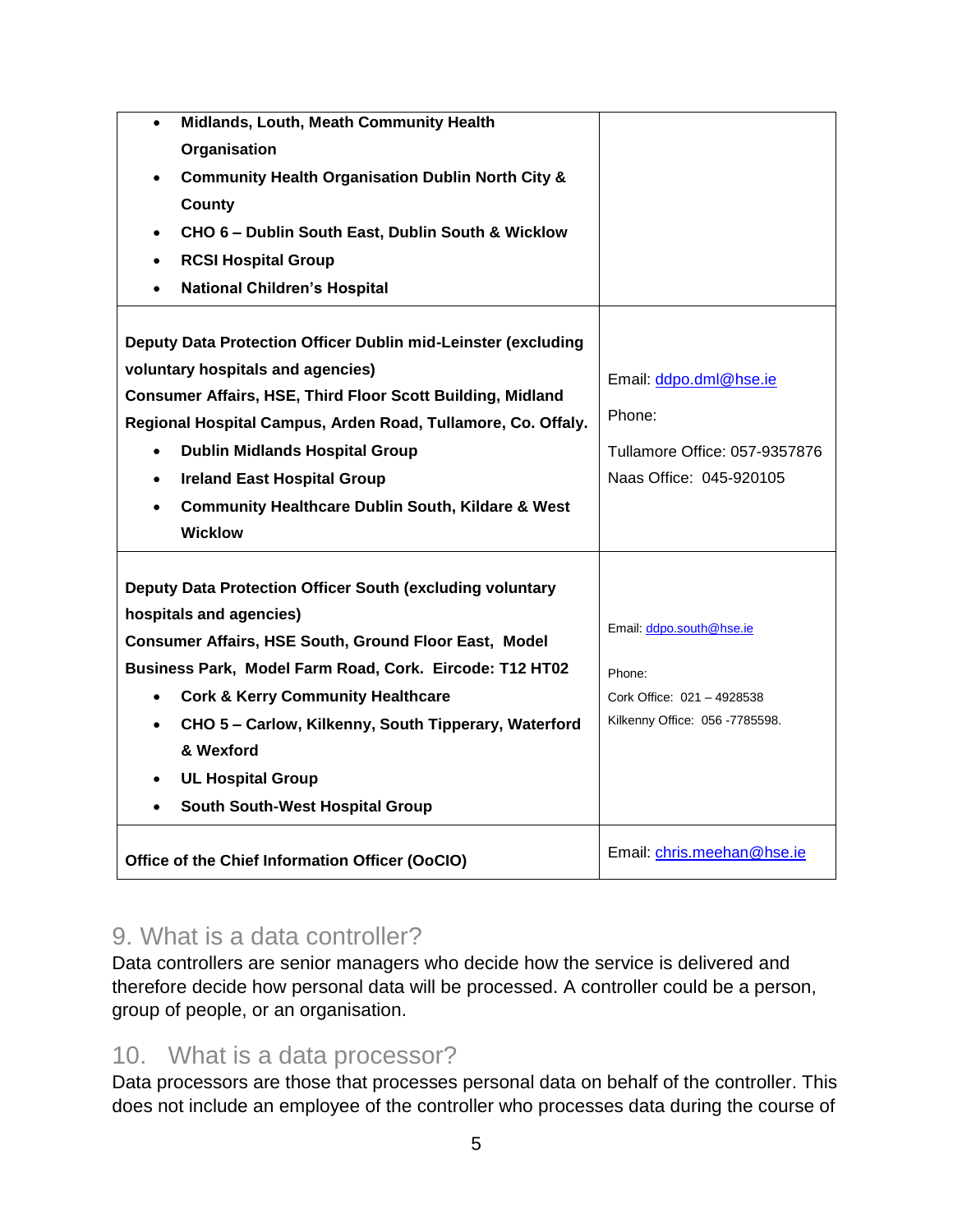their employment. A data processor can be held liable if they are responsible for a data protection breach.

## <span id="page-5-0"></span>11. What is data processing?

Processing in relation to personal data is an operation or set of operations performed on personal data including – collecting, recording, organising, structuring, erasing, destroying, altering, combining or disclosing the data.

## <span id="page-5-1"></span>12. What is profiling?

Profiling means any form of automated processing of personal data consisting of the use of the data to evaluate certain personal aspects relating to an individual, including to analyse or predict aspects concerning the individual's performance at work, economic situation, health, personal preferences, interests, reliability, behavior, location or movement. Data subjects have the right to object to an automated decision made without human intervention.

#### <span id="page-5-2"></span>13. How do we deal with requests to have personal data rectified?

Individuals have the right to have personal data rectified if it is incorrect or incomplete. If the data has been disclosed to a third party then they must also be notified. This doesn't extend to a medical opinion where the data was recorded accurately with the opinion in question.

#### <span id="page-5-3"></span>14. How long can data be retained?

The length of time data can be retained depends on the type of data. Full details of how long each type of data can be retained can be found in the [HSE Record Retention](https://www.hse.ie/eng/services/yourhealthservice/info/dp/recordretpolicy.pdf)  [Policy.](https://www.hse.ie/eng/services/yourhealthservice/info/dp/recordretpolicy.pdf)

### <span id="page-5-4"></span>15. What is a Data Protection Impact Assessment (DPIA)?

A DPIA is a mechanism for identifying, quantifying and mitigating the risks associated with the processing of data. A DPIA is undertaken to ensure appropriate controls are in place when a new process, system, or way of working involving high risk processing, for example the processing of sensitive health related data.

**More information regarding GDPR can be found on the European Commission website:** [https://ec.europa.eu/commission/priorities/justice-and-fundamental](https://ec.europa.eu/commission/priorities/justice-and-fundamental-rights/data-protection/2018-reform-eu-data-protection-rules_en)[rights/data-protection/2018-reform-eu-data-protection-rules\\_en](https://ec.europa.eu/commission/priorities/justice-and-fundamental-rights/data-protection/2018-reform-eu-data-protection-rules_en)